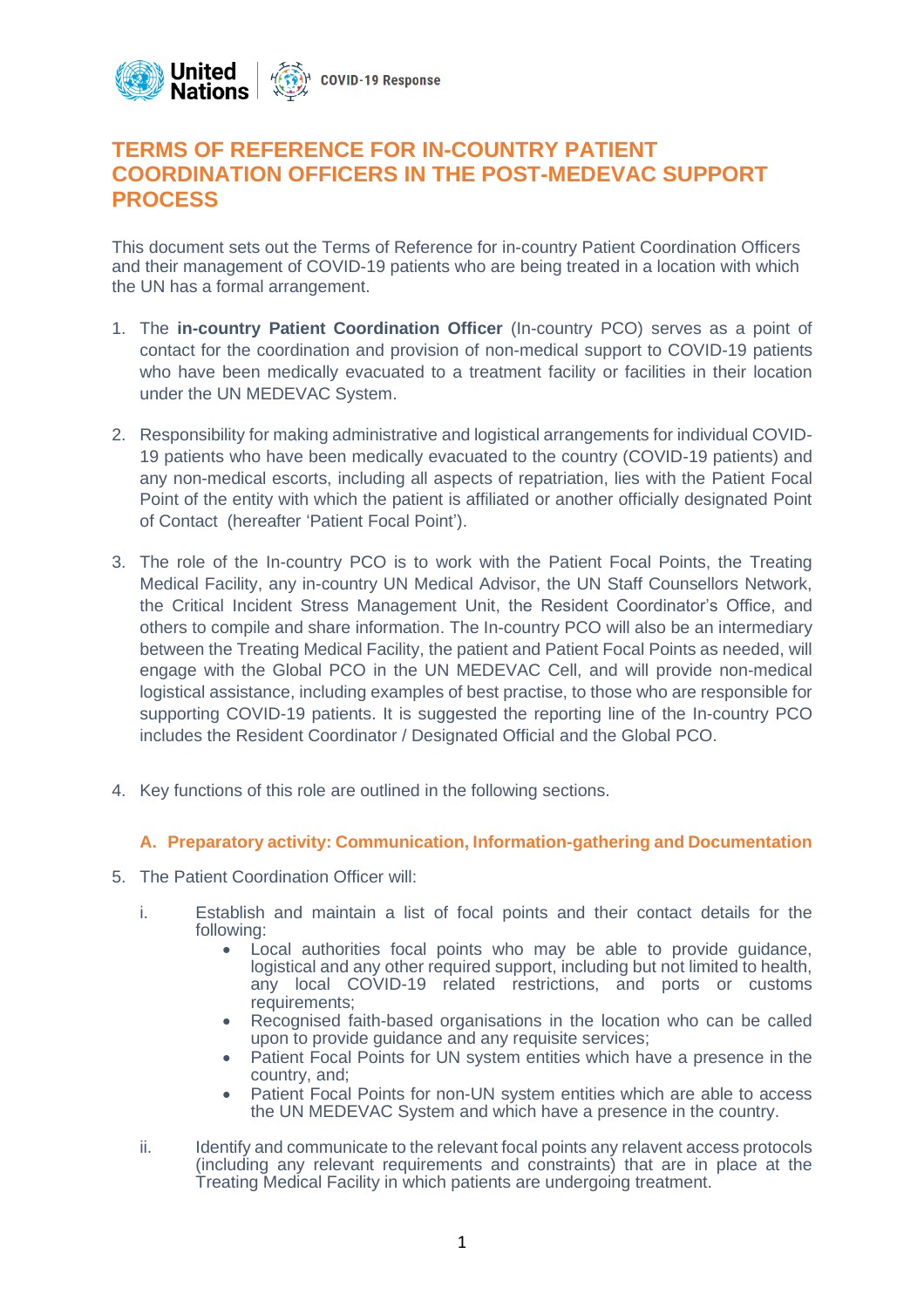

- iii. Identify any quarantine restrictions which may impact non-medical patient escorts and ensure these are promptly communicated to the UN MEDEVAC Cell and the relevant Patient Focal Point.
- iv. In conjunction with any in-country UN Medical Advisor and other colleagues as appropriate, and informed by the Framework for Post-MEDEVAC Support, develop tailored in-country Standard Operating Procedures (SOPs), to be shared with all Patient Focal Points to inform effective in-country oversight and coordination of the following:
	- Non-medical support to hospitalised COVID-19 patients and to any escorts
	- Non-medical support to medically discharged but convalescing COVID-19 patients
	- The repatriation of COVID-19 patients to another country
	- The notification of death and repatriation of the remains of a COVID-19 patient<sup>1</sup>

### **B. Active Engagement, Coordination, and the provision of Support:**

The Patient Coordination Officer will:

- i. Liaise daily with the Treating Medical Facility to maintain a current overview of the status of COVID-19 patients;
- ii. Proactively ensure that each COVID-19 patient and any accompanying escort is assigned to and is being actively supported by a designated Patient Focal Point;
- iii. Ensure that any non-medical needs of the COVID-19 patient are communicated to the Patient Focal Point and are as far as is possible, being met;
- iv. Convey any administrative or financial queries from the Treating Medical Facility to the Patient Focal Point, or in the case of financial queries to Cigna as appropriate;
- v. Provide regular updates on the status of patients up to the point of their repatriation to the Global Patient Coordinator;
- vi. Monitor patient progress and ensure the Patient Focal Point makes the requisite preparations to meet the basic needs of the patient following discharge from the Treating Medical Facility, and;
- vii. If needed, support the Patient Focal Point to plan and facilitate the repatriation of recovered COVID-19 patients and if required, the repatriation of remains.

### **C. Identify Best Practises, Challenges And Promote Lessons Learned:**

The Patient Coordination Officer will:

i. Actively monitor the non-medical support provided to COVID-19 patients and any escorts, identify best practises, challenges and promote lessons learned and share these with the Global PCO.

#### **Regulatory Framework**

6. The above responsibilities are to be completed in accordance with relevant UN regulations, rules, policies and procedures, including in particular those pertaining to confidentiality.

<sup>&</sup>lt;sup>1</sup> See also the dedicated guidance o[n Repatriating the Remains of COVID-19 Patients who have been Medically Evacuated](https://www.un.org/sites/un2.un.org/files/sop_framework_covid-19_repatriation_of_remains.pdf)